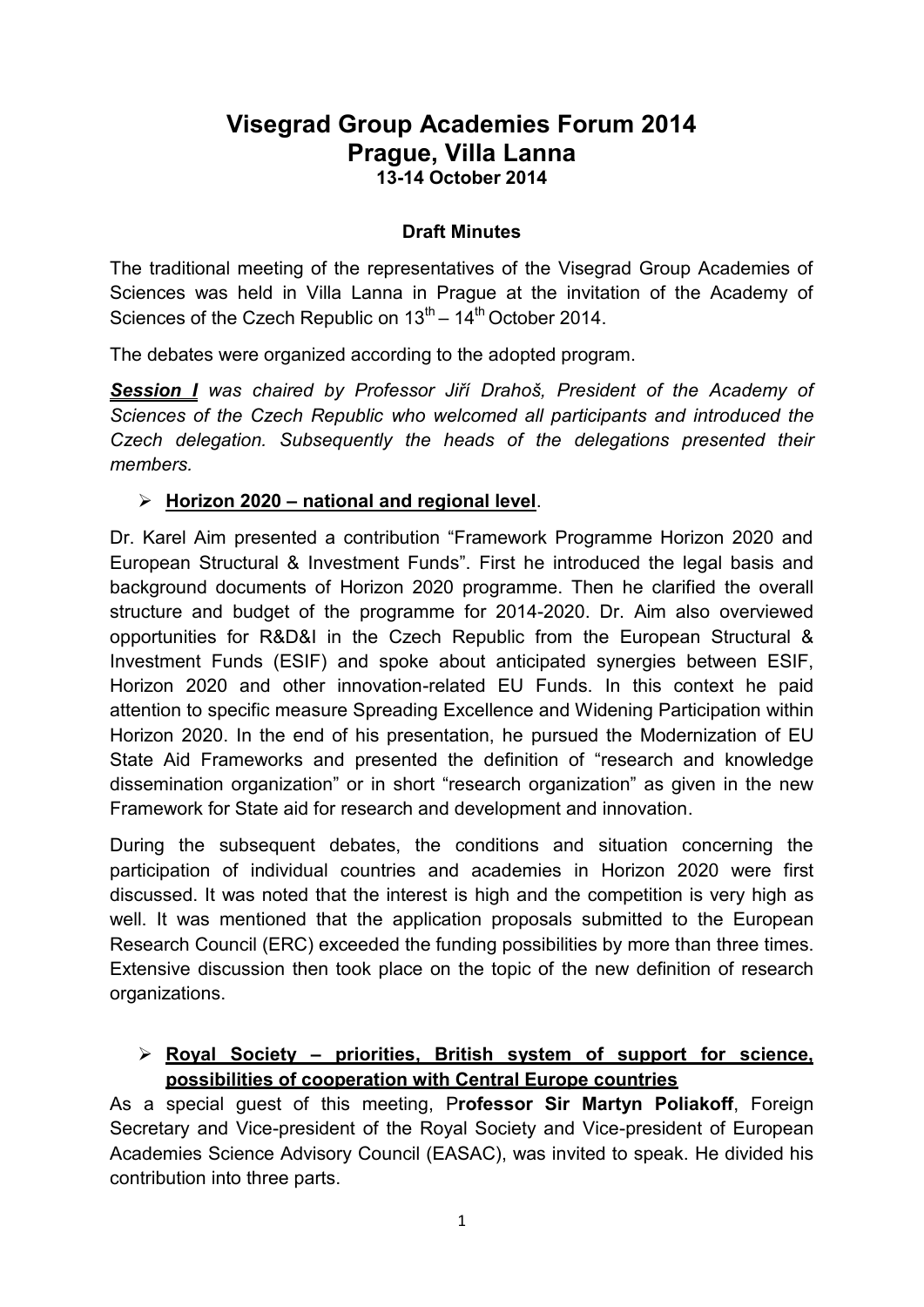First, he spoke from the position of professor at Nottingham University, where he acts as head of a research team of 15 people and stressed the importance of encouraging students and young scientists. The questions of the assessment of scientists and research in UK were discussed.

Second, he spoke about the Royal Society – national academy to perform excellence, to encourage young scientist, to promote collaborations, to support science as much as possible. He presented the British system of support for science and possibilities of international cooperation.

Third, Professor Poliakoff introduced himself as a recently elected Vice-President of EASAC (since last Christmas). He stressed that EASAC represents the European national academies together, it´s aim is to enable them to collaborate with each other, to produce reports on topics that would be difficult or impossible to solve only at the national level, to provide independent science advice to European policymakers.

*Session II was chaired by prof. László Lovász, President of the Hungarian Academy of Sciences.* 

### **Recent developments at participating Academies**

#### **HAS**

Prof. László Lovász introduced himself and all new leading representatives of the HAS as the new chief officers for the period 2014-2017 were elected at the  $185<sup>th</sup>$ General Assembly held on 5-6 May 2014.

He pointed out Flagship programs of the HAS - Lendület (Momentum) Grants (comparable with ERC grants) for young scientists, primarily when returning from abroad; Infrastructure developments; Renovations and new initiatives of HAS including enhanced cooperation with universities - Excellence Cooperation Program (first pilot project MEDinPROT launched in 2014); research on new methodologies in public education - call for proposals has just been issued; involving into the UNESCO initiative "Year of the light".

He spoke also about the World Science Forum – biennial event organized by the HAS since 2003 in co-operation with UNESCO, ICSU, AAAS, EASAC and TWAS, high-level forum for outstanding scientists and decision-makers in the fields of science, policy-making, and industry, which was held last time in 2013 in Rio de Janeiro. The next Forum will be held on 4-7 November 2015 in Budapest. The main theme will be "The Enabling Power of Science" (science communication, confidence in science, review of the development of SDGs, science in innovation, integrative global efforts in science, science in policy-making).

A discussion followed, whose main theme was the problem of "brain drain".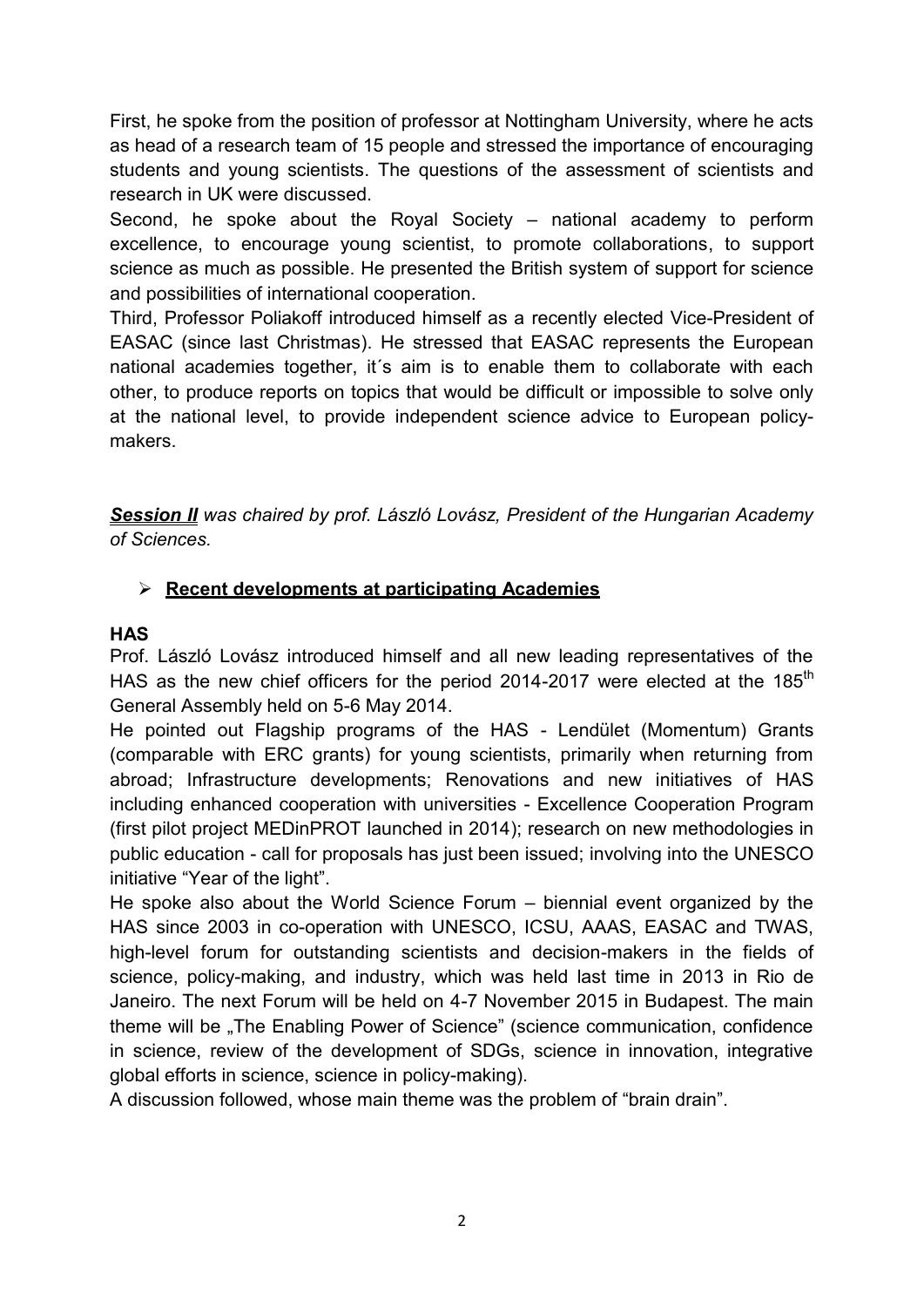## **PAS**

Prof. Andrzej Górski, informed about new developments after the introduction of the Act of 2010 on the Polish Academy of Sciences. The Academy is supervised by the Prime Minister of the Republic of Poland and its financial management by the Minister of Science and Higher Education.

The Academy is composed of national members (not more than 350), including both full and corresponding members, and foreign members. Foreign membership of the Academy may be granted to a person not holding Polish citizenship. Foreign members cannot perform any functions resulting from elections. The membership of the Academy is for life. The member of the Academy who is over 70 becomes a senior member. The Academy has 7 territorial branches. The primary scientific units are scientific institutes which can cooperate under the auspices of the centres of the Academy. Academy also maintains 7 foreign scientific centres - in Berlin, Brussels, Kiev, Moscow, Paris, Rome, and Vienna.

Prof. Górski spoke also about scientific committees of the Academy, the Young Academy, the Commission on Research Integrity and the Code of Ethics for Researchers.

During the subsequent discussion many questions were answered, e.g. about the staff of the foreign centres – the employees are not member of the diplomatic staff with the exception of the centre in Berlin but the employment is based on the rules of diplomacy. Another question was about quantity of research institutes, if the Polish Academy is forced to increase its number. They are not forced to do it but the number may be too high.

### **SAS**

Dr. Dušan Gálik, Scientific Secretary of the Slovak Academy of Sciences informed about current changes: Transformation of SAS institutes (changes in the legal and economic status of SAS institutes, preparation of the Public Research Institutions Act, changes in SAS Act and in other documents), structural changes (institutes integration - 56 scientific institutes into 12-15 larger entities, stronger position in funding competition, better conditions for inter- and intra-disciplinary cooperation, international cooperation, collaboration with universities and industry).

In Slovakia they are five R&D priorities: Material Research and Nanotechnology, Information and Communication Technologies, Biomedicine and Biotechnology, Sustainable Energy, Environment and Agriculture.

Efficient, Reliable and Open Government (ESO) is a program of the public administration reform under the Ministry of Finance and Ministry of Interior with the aim of reducing the number of state budgetary organizations, leading to a reduction in public administration expenditures.

2015 budget reduction proposal: -18% in 2015 budget proposal for SAS, 17% staff reduction, what means worse situation for SAS than in 1990-s. This situation evoked a struggle for the existence of the SAS.

A heated debate followed that led representatives of the other three academies to write a letter to the top representatives of the Slovak State: to Prime Minister of the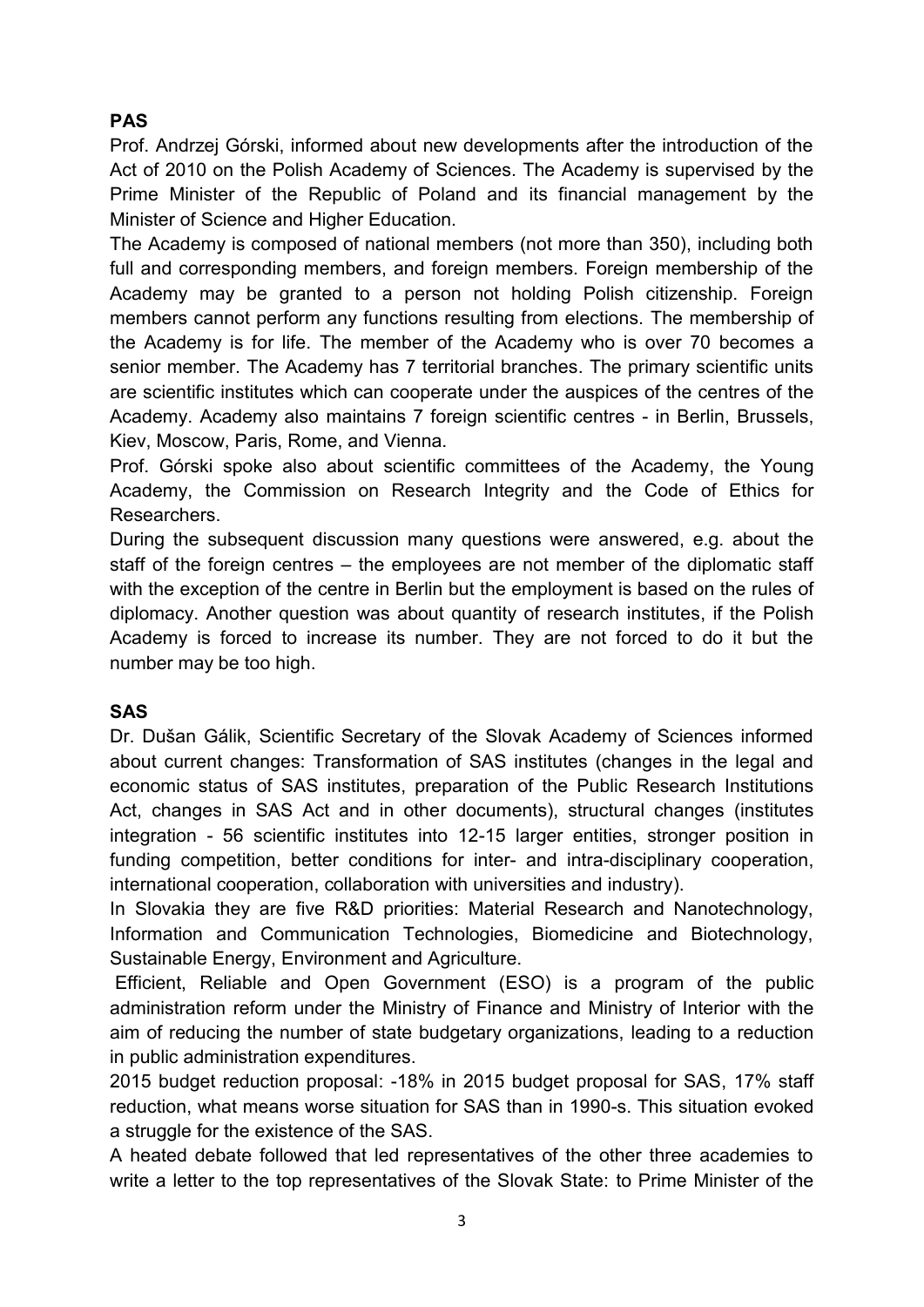Slovak Republic, to President of the National Council of the Slovak Republic, to Minister of Finance of the Slovak Republic and to Minister of Education of the Slovak Republic. In this letter they urged the Government of the Slovak Republic to reconsider the planned reduction in funding and maintain a level of funding, which will ensure the scientific position that the Slovak Academy deserves, in Europe and globally. They pointed out that the SAS is known as a well performing institution dealing with fundamental and applied research. Its international reputation is highly appreciated among the Academies of the Visegrad Group. They expressed concern that these budget cuts will intensely affect the functioning of the Slovak Academy of Sciences. Scientific research communities could be easily destroyed, but it takes a long time and substantial effort to rebuild them.

### **ASCR**

Prof. Jiří Drahoš stated that the structure of the ASCR has not changed since 2007. However, there is a new strategy for further development of the Academy of Sciences of the Czech Republic, presentation of which is on the program in the third part of the negotiations.

Prof. Drahoš extended the discussion about the problem of brain drain and spoke about the J. E. Purkyně Fellowship. The objective of this fellowship is to attract outstanding creative scientists from abroad to work in research institutes of the Academy of Sciences of the Czech Republic, both Czech scientists working abroad for a long time and top foreign scientists, usually under age forty, that are to be ensured an adequate financial evaluation at the ASCR´s institutes. The Fellowship is granted for a maximum of five years. Applications are submitted by the directors of the Institutes of the ASCR after consultation with and on the basis of a recommendation by the Board of the Institute.

He responded also to different topics mentioned by representatives of other academies, for example: the status of academicians existing in other academies who disappeared in the Czech Republic in the early nineties.

### **International cooperation and membership of research organizations in the European associations**

Representatives of all participating Academies reported on foreign relations, on bilateral agreements with foreign academies and research organizations in different countries, membership in international research organizations, primary in the ESF, Science Europe, ICSU, ALLEA, EASAC, ISSC and COSPAR. Also the Memorandum of Understanding between the V4 countries (Slovak Academy of Sciences, Ministry of Education, Youth and Sports of the Czech Republic, Hungarian Scientific Research Fund OTKA, National Centre for Research and Development of Poland NCBiR and International Visegrad Fund IVF) and Japan (Japan Science and Technology Agency JST) signed in Bratislava on 23 September 2014 was mentioned, recalling that the Advanced Materials were chosen as the topic for the  $1<sup>st</sup>$  call (starting from 1 April 2015). The workshop with the topic proposal Ageing will be held in May 2015 in Tokyo.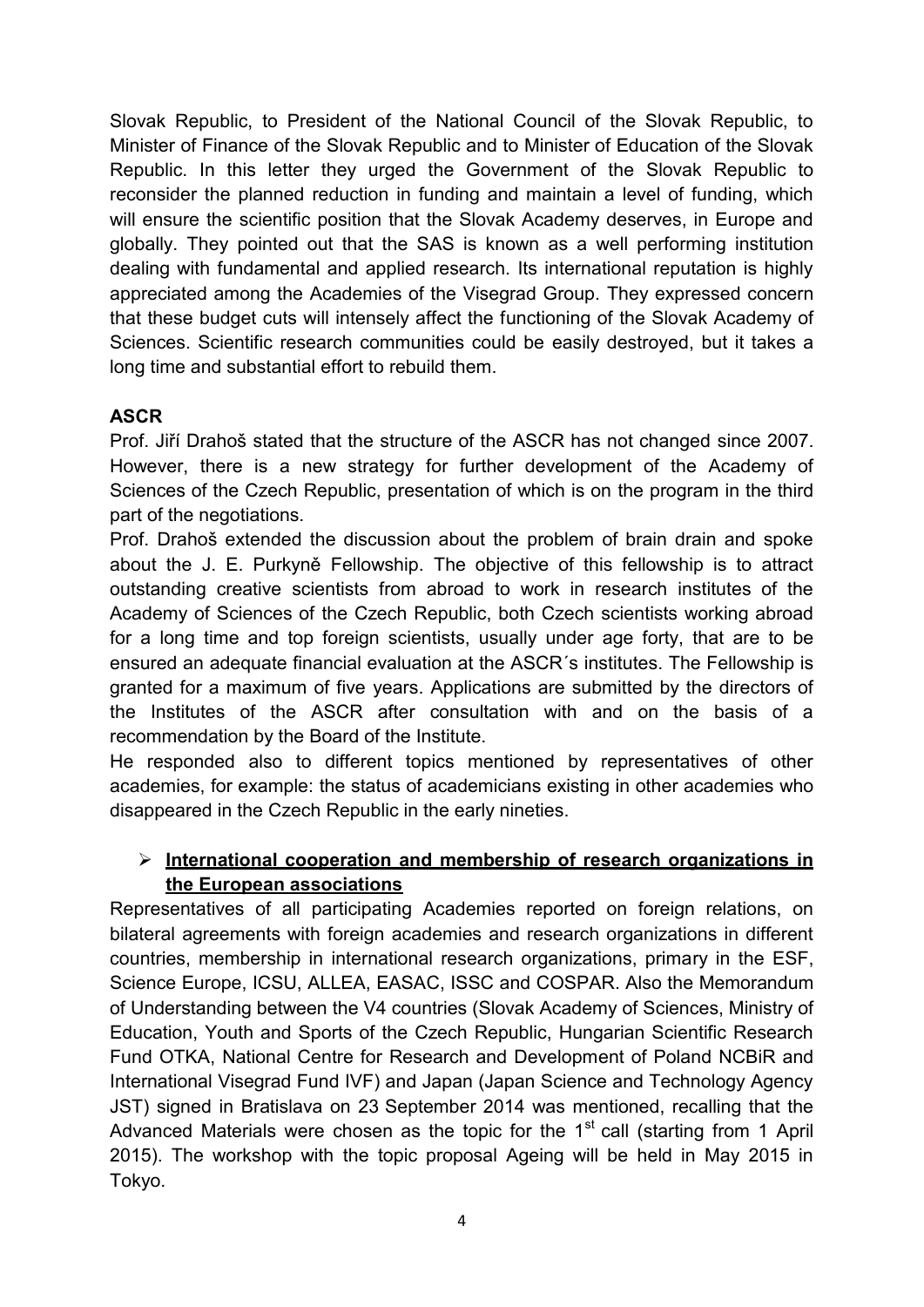#### **Danube Region Strategy**

Prof. Jan Zima (ASCR) first mentioned the recent events of this strategy: the 5th edition of the Danube Academies Conference (DAC) on 7 April 2014, Academy of Sciences of Moldova, Chisinau, Moldova; High-level event on the Scientific Support to the Danube Strategy on 24-25 June 2014, Vienna; 3rd Annual Forum of the EU Strategy for the Danube Region on 26 & 27 June 2014, Vienna.

Then he focused primarily on the contribution of the Academy of Sciences of the Czech Republic to this Strategy and then on the examples of participation of the Czech Academy of Sciences, i.e. of Institute of Experimental Medicine of the AS CR, v. v. i. (active in DANUBE AIR NEXUS – Assessing impacts of carcinogenic polycyclic aromatic hydrocarbons (c-PAHs) on health) and of Institute of Physics of the ASCR, v. v. i. (active in ELI – Extreme Light Infrastructure). The first facility (ELI Beamlines) will be located in the Czech Republic and will create a new generation of secondary sources for interdisciplinary applications in physics, medicine, biology and material sciences. The second centre (ELI Attosecond) is being arranged in Hungary and is to be focused on physics of ultrashort optical pulses in attosecond order. And finally, the third centre (ELI Nuclear Physics) aimed at photonuclear physics should be located in Romania.

Also very important is the collaboration with the Danube Rectors' Conference - a network of almost 70 universities in the Danube Region aimed at improving higher education in teaching and research in this region. Rector Prof. Dr. Jiří Balík from the Czech University of Life Sciences in Prague was elected as the current president. Prof. Zima explained also the funding possibilities within the framework of this

Strategy.

*Session III was chaired by prof. Andrzej Górski, Vice-President of the Polish Academy of Sciences*.

#### **Evaluation of research institutions**

Prof. Eva Zažímalová from the ASCR and Dr. Karol Frölich from the SAS presented the evaluation system in their academies. They agreed that it is a very important and very sensitive issue. In both academies the creation of the current evaluation system is based on the experience of previous evaluations and copes with similar problems, such as the definition of the research team, comparison of the institutes with diverse types of research activity and outputs and also the establishment of the evaluation committees. This system should be as transparent as possible, but it is also becoming more and more sophisticated and complicated.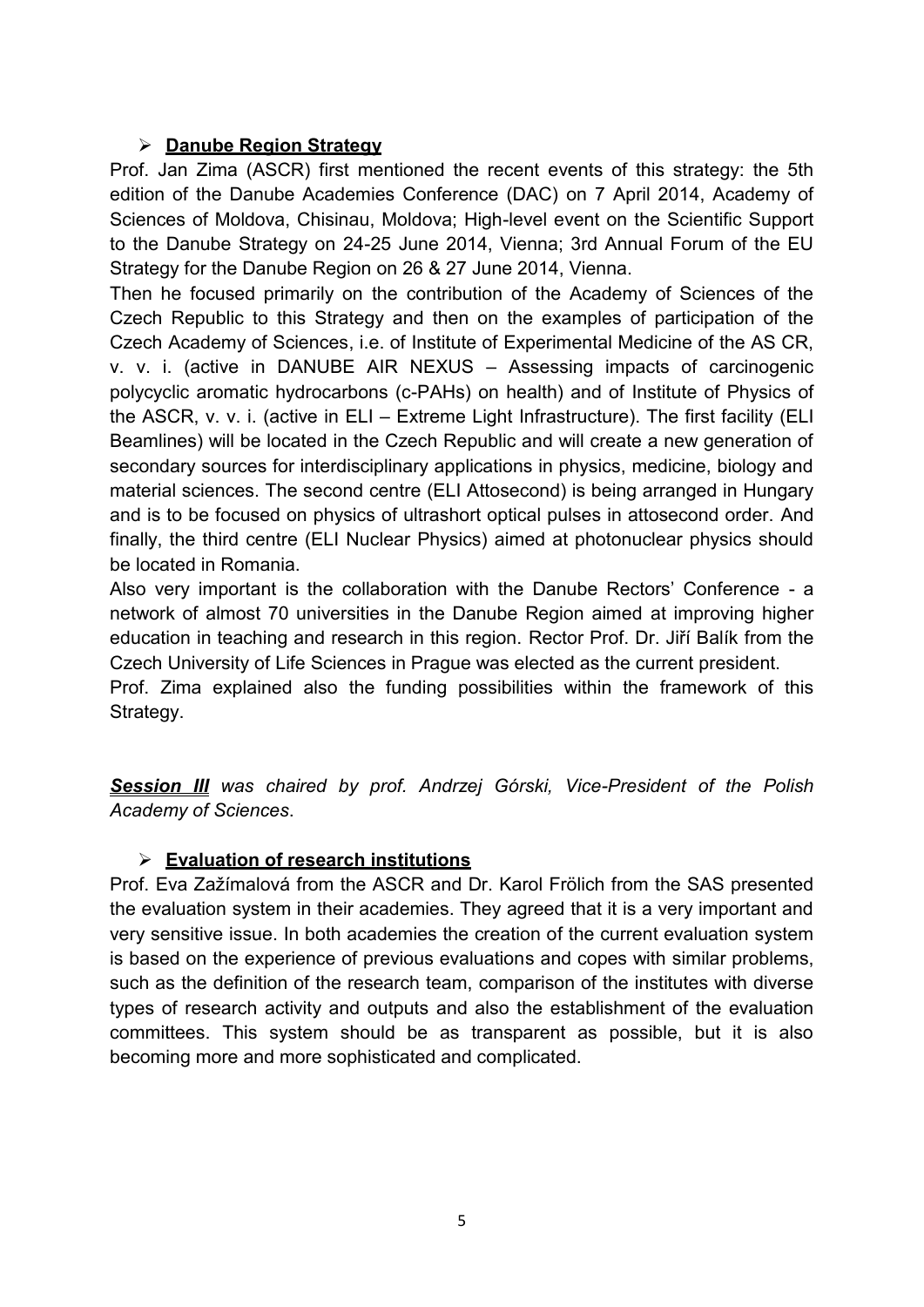### **New strategy for further development of the Academy of Sciences of the Czech Republic**

Prof. Jiří Drahoš presented the new strategy – Strategy CAS21 with its motto: "Top research in the public interest". First he explained the circumstances that have led to formation of this strategy, i.e. internal factors: the potential of the CAS for resolving the current scientific and societal challenges, high efficiency of the Institutes of the CAS and ability of the CAS to react to the dynamics of development. The vision of this strategy is that CAS will be part of cutting-edge world science, centre of national culture and an important economic factor. Its objectives include to strengthen the role of CAS in science and society, to improve the quality of research of the CAS and use of its research capacities, to utilize synergetic effects from interdisciplinary and interinstitutional collaboration, to facilitate the transfer of research results into educational, application, and the public spheres and to improve the efficiency of use of public resources. The mission of the CAS is top research focused on the problems and challenges faced by contemporary society. The basic principles are: quality, relevance, openness and effectiveness. The means to be used are: forming the program structure, system of assessment and system of finance. The anticipated outputs should be typical output categories, for example, publications, studies, analyses, expert opinions and recommendations and industrially applicable outputs. Also a number of partial results in the form of scientific meetings, professional and popular lectures or participation in public debates can be expected.

It is not intended that the research programs cover the whole spectrum of research at the ASCR: it is essential that it is focused on current scientific and social challenges. Research programs are open to partners from educational, application, and the public spheres. Research programs are approved by the Academic Council in collaboration with the Scientific Council.

Positives can be seen in improving the dialogue between science and Czech society, in a natural linkage of basic and applied research, in creating an environment of trust and new forms of cooperation between the CAS, educational, application and public spheres, in support of the Czech economy and competitiveness and creation of an expert base for effective policy making.

*Session IV was chaired by Dr. Dušan Gálik, Scientific Secretary of the Slovak Academy of Sciences*

### **Visegrad Group Academies Young Researcher Awards 2014**

Applied Mathematics was selected as a scientific field for Visegrad Group Academies Young Researcher Award 2014. All four laureates introduced themselves and briefly presented their work, their research interests and gave a short presentation.

• Iveta Hnětynková, Institute of Computer Science, Czech Academy of Science: Matrix computations with applications;